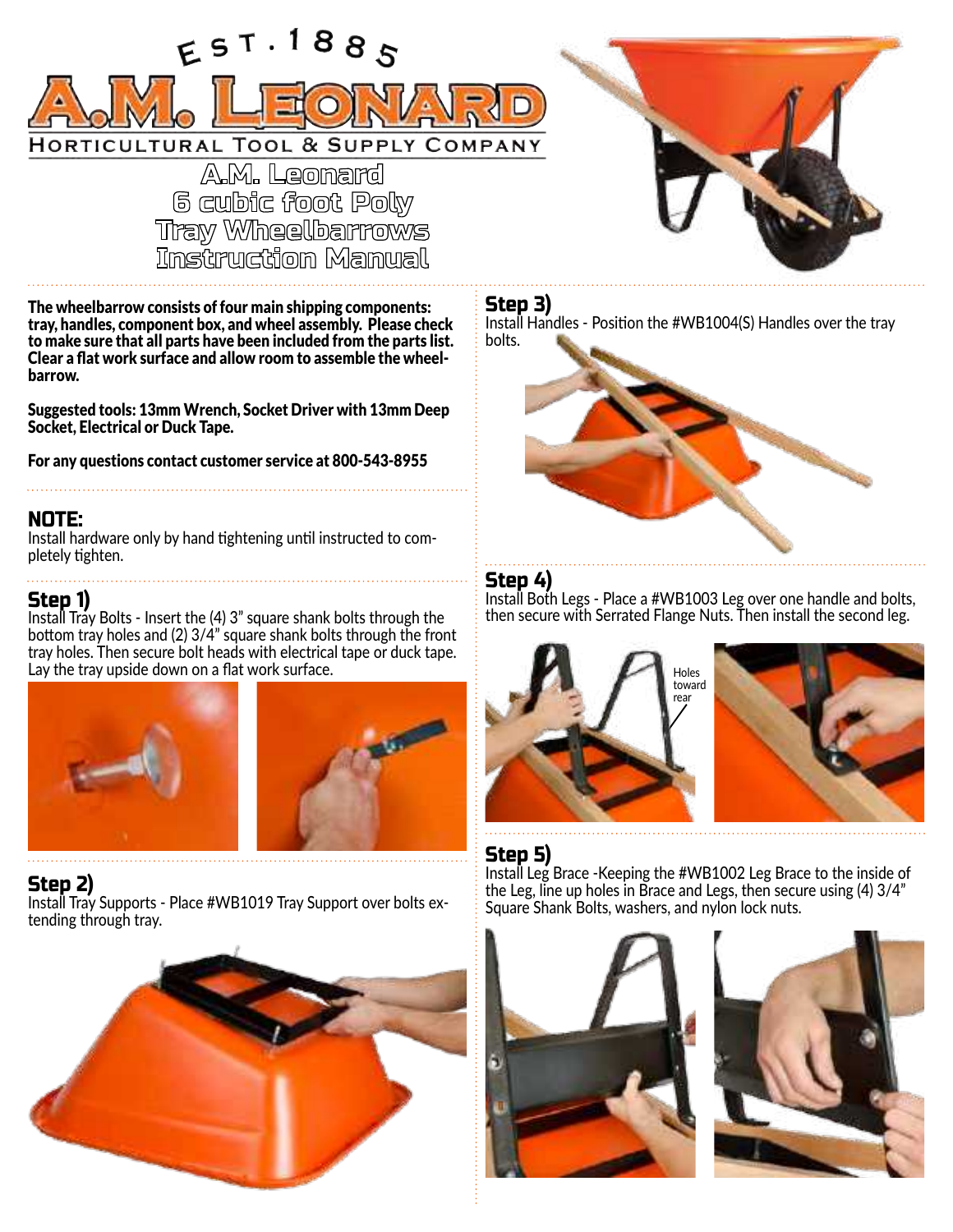# Step 6)

Install Front Tray Braces - Position the lower angle end of #WB1007 Tray Braces onto the 3/4" bolts already secured to tray. Finger tighten with Serrated Flange Nuts.



### Step 7)

Install Nose Brace - Position the #WB1001 in place on outside of handles, tow ring toward the tray. Slide the (4) 2-3/8" Hex Head Bolts through washers, then the handles, from the inside, and secure Nose Brace on outside with washers and nylon lock nuts.



Step 8) Tighten Nose Brace Hardware - Completely tighten the Nose Brace bolts/nuts at this time.



# Step 9)

Install One Axle Bracket - Place a #WB1006 Axle Bracket into position, closed end to the outside. Insert a 2-1/2" Hex Head Bolt through the handle and rear hole. Fasten washer and nylon lock nut. Position #WB1007 Front Tray Brace over front hole, install a 2-3/4" Hex Head Bolt through the brace, handle, and axle bracket, then secure with washer and nylon lock nut.



Front bolt secures both tray brace and axle bracket.

# Step 10)

Install Wheel and Axle - Slip the#WB1008 axle through the Wheel. If applicable slip a wheel spacer on each side of wheel. Position wheel between handles and slide axle into the installed axle bracket.



### Step 11)

Install Second Axle Bracket - Place the second #WB1006 Axle Bracket over the axle end, align with handle holes, and secure with a 2-1/2" hex head bolt and 2-3/4" hex head bolt (front hole).

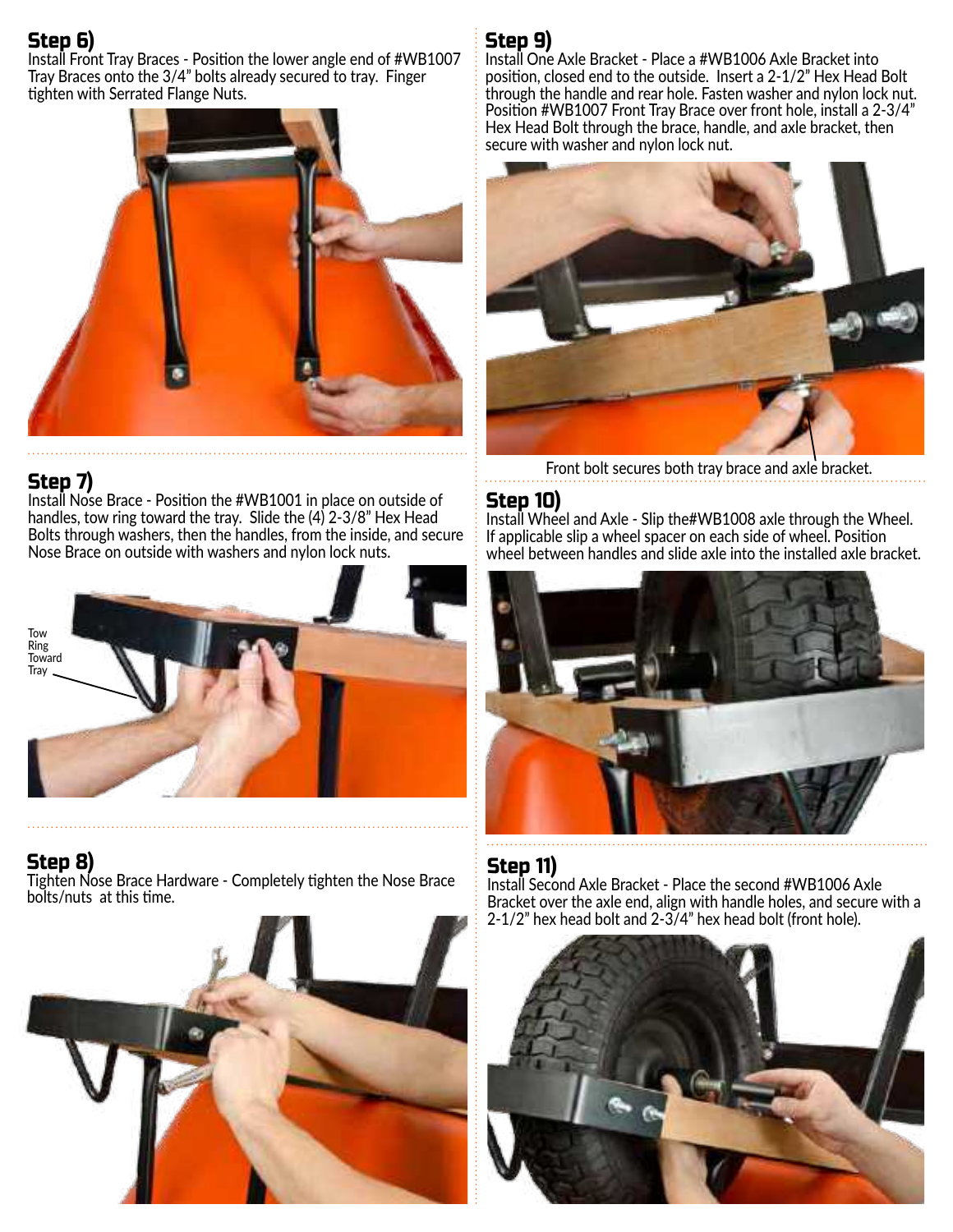# Step 12)

Align Wheel Assembly - IMPORTANT. If assembly allows some side to side movement, slide the axle brackets inward until they contact the wheel. Next slide the Wheel and Brackets left & right until the wheel is centered between the handles. Keep the axle brackets against the wheel.

• Slide axle bracket against wheel

• Center the axle bracket/wheel assem-<br>bly between handles

E)

# Step 13)

Tighten the Axle Bracket Bolts - Completely tighten the axle bracket bolts/nuts at this time, while keeping wheel assembly centered.



# Step 14)

Tighten Remaining Hardware - Flip the wheelbarrow upright on a flat surface. Completely tighten the (4) Cross Brace Bolts and (6) Tray Bolts.





# Step 15)

 $\zeta$ 

Check Tire Pressure and Grease Wheel - Check and adjust tire pressure per indicated PSI on tire, using a tire gauge. Install grease via the 1/4" grease fitting on the wheel hub. Wheelbarrow assembly is now complete.

### Note:

Flat Free Wheelbarrow Models - Flat Free Wheels will retain their shape, however, if left under load for extended length of time, a flat spot can develop. The wheel will go back to original shape after use. But to avoid any inconvenience, do not store wheelbarrow with materials in the tray for extended lengths of time.

### Routine Maintenance:

• Hardware includes serrated flange nuts and nylon lock nuts which resist loosening. It is best to routinely check hardware and tighten as may be required.

• Install wheel grease periodically to keep axle and bearings lubricated. This will also prevent rust formation on the steel wheel parts.

• Check tire pressure with a gauge. Over inflation may cause injury and tire damage. Under inflated tires will cause premature wear. Check and adjust pressure using a tire gauge.

• Wood Handles are coated for weather resistance. Excessive exposure to sun and weather will cause deterioration. To maximize handle life, recoat with a wood preservative as necessary.